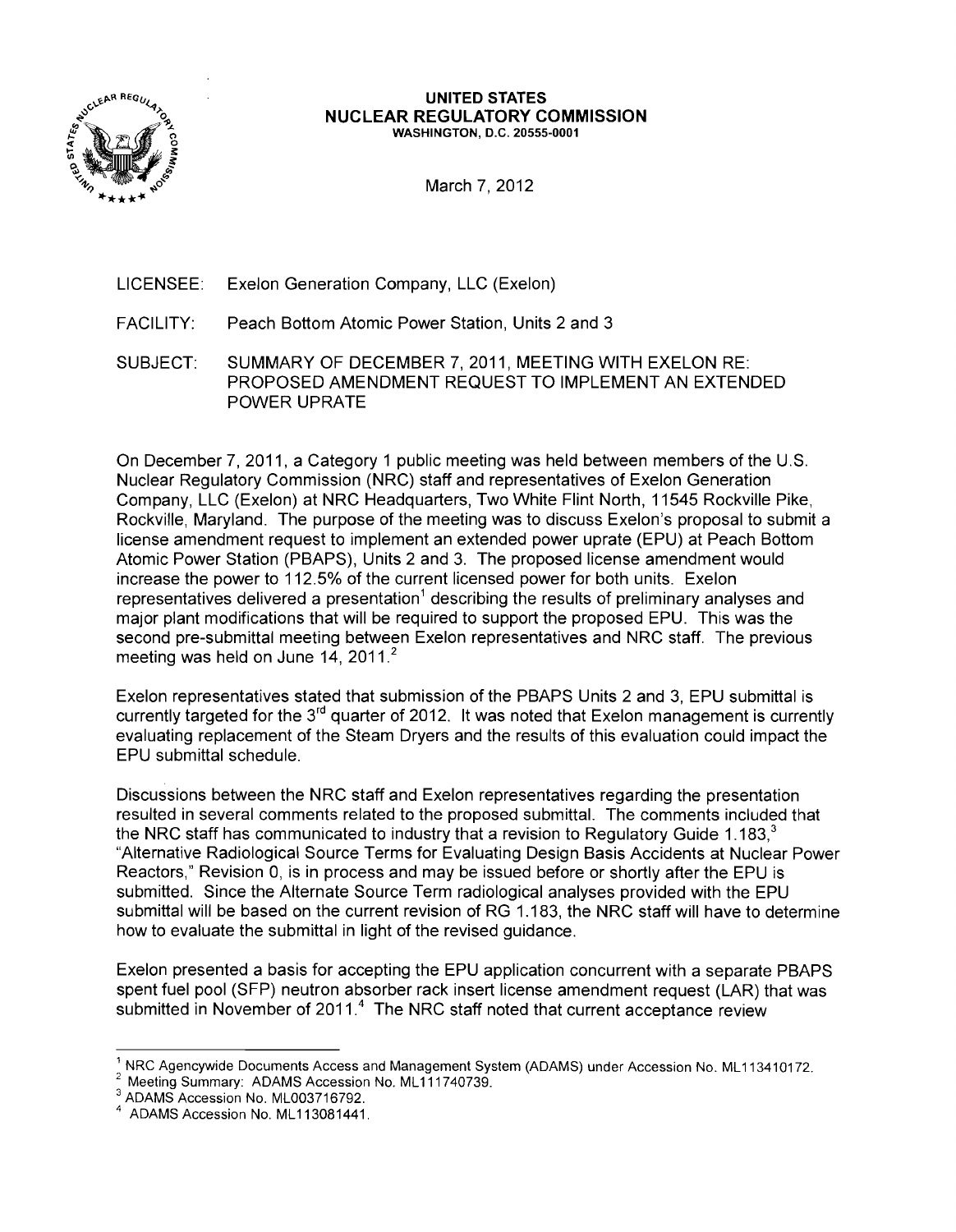concerns, associated with the LAR, would need to be resolved before an EPU application was submitted. However, the NRC's requests for additional information have now been resolved and the SFP LAR has been accepted for review.<sup>5</sup> The NRC staff considers that there is sufficient time to assess reviewing the EPU application concurrently.

The NRC staff noted that a sample calculation associated with the EPU related Technical Specification (TS) setpoint changes would be expected to be included in the submittal. The NRC staff also advised that the Agency's review of the submittal will be more efficient if the information in the amendment request is presented consistent with the format contained in the EPU review standard, RS-001,<sup>6</sup> "Review Standard for Extended Power Uprates," Revision 0. In addition, the NRC staff would appreciate a comprehensive list of all envisioned TS changes be presented at a future pre-submittal meeting. This will assist the NRC staff in assessing all groups impacted by the submittal. The NRC staff also agreed to gather more topics of interest related to EPU submittals and provide them to Exelon. This information was provided to Exelon on February 23, 2012, via e-mail?

The NRC staff and Exelon representatives discussed the open item regarding the technical basis for crediting containment accident pressure (CAP) for non-Ioss-of-coolant accident (LOCA) design-basis events discussed during the previous EPU pre-submittal meeting held on June 14, 2011. The NRC meeting summary issued for this meeting on September 28, 2011,<sup>8</sup> stated that Exelon asserts that PBAPS credits containment overpressure margin for station blackout events. The meeting summary incorrectly referenced this assertion to slide number  $13<sup>9</sup>$  of the Exelon presentation for the June 14, 2011, public meeting. The correct reference is slide number  $5^{10}$  of the Exelon presentation for the public meeting held on February 22, 2012, regarding proposed actions to address CAP credit.

The licensee provided information via e-mail on July 19, 2011,<sup>11</sup> regarding this open item and referenced Section 5.2.4.3.2, "Minimum Containment Pressure Available," of the PBAPS Updated Facility Safety Analysis Report (UFSAR), during the December 7, 2011, meeting for further clarification.<sup>12</sup> The NRC staff observed that the text regarding containment over pressure credit for non-LOCA events in Section 5.2.4.3.2, "Minimum Containment Pressure Available," was changed in the current Revision 23 of the PBAPS UFSAR. The NRC staff will review the details of the justification associated with this change under the review currently being performed on Exelon's latest submittal of the PBAPS UFSAR.<sup>13</sup>

No regulatory decisions were made during the meeting. The meeting concluded with an open portion for public questions and comment. There were no members of the public in attendance at the meeting; however, several members of the public participated via teleconference. Representatives of the Pennsylvania Department of Environmental Protection also participated by teleconference. A list of the meeting attendees is provided in the Enclosure.

<sup>&</sup>lt;sup>5</sup> ADAMS Accession No. ML120170128.

 $^6$  ADAMS Accession No. ML033640024.

 $\frac{7}{8}$  ADAMS Accession No. ML120600316.

 $^{8}$  Ibid No. 2.

<sup>9</sup> ADAMS Accession No. ML111610558.

<sup>&</sup>lt;sup>10</sup> ADAMS Accession No. ML110490251.

<sup>11</sup> ADAMS Accession No. ML112030648.

<sup>&</sup>lt;sup>12</sup> Slide number 26 of the December 7, 2012, public meeting, ADAMS Accession No. ML113410172.

<sup>&</sup>lt;sup>13</sup> ADAMS Accession No. ML11117A161.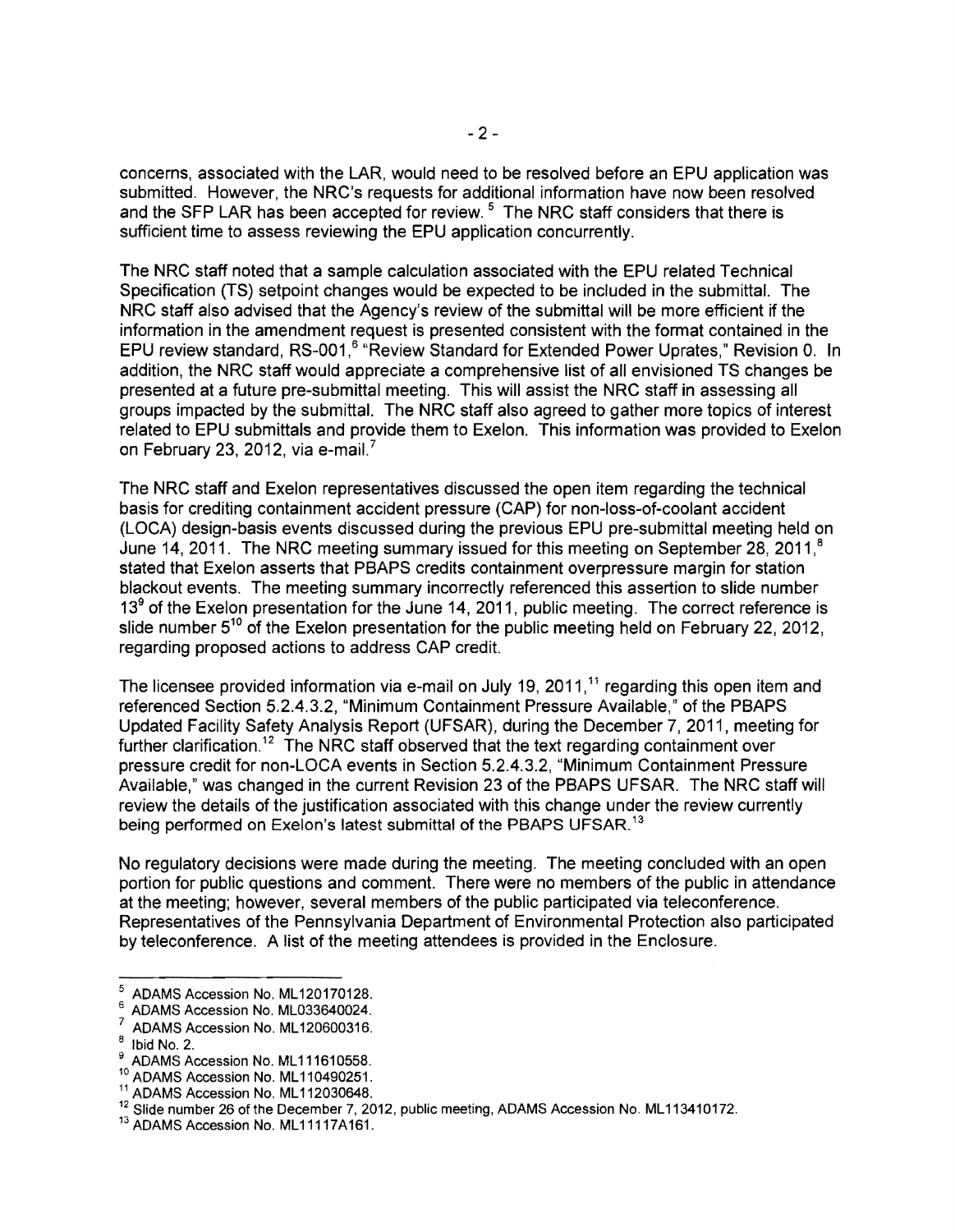Please direct any inquiries to me at 301-415-3204 or John.Hughey@nrc.gov.

 $\bar{\phantom{a}}$ 

 $km$  D. Hoghey

 $\mathcal{L}^{\mathcal{L}}$ 

John D. Hughey, Project Manager Plant Licensing Branch 1-2 Division of Operating Reactor Licensing Office of Nuclear Reactor Regulation

Docket Nos. 50-277 and 50-278

Enclosure: List of Attendees

cc w/encl: Distribution via ListServ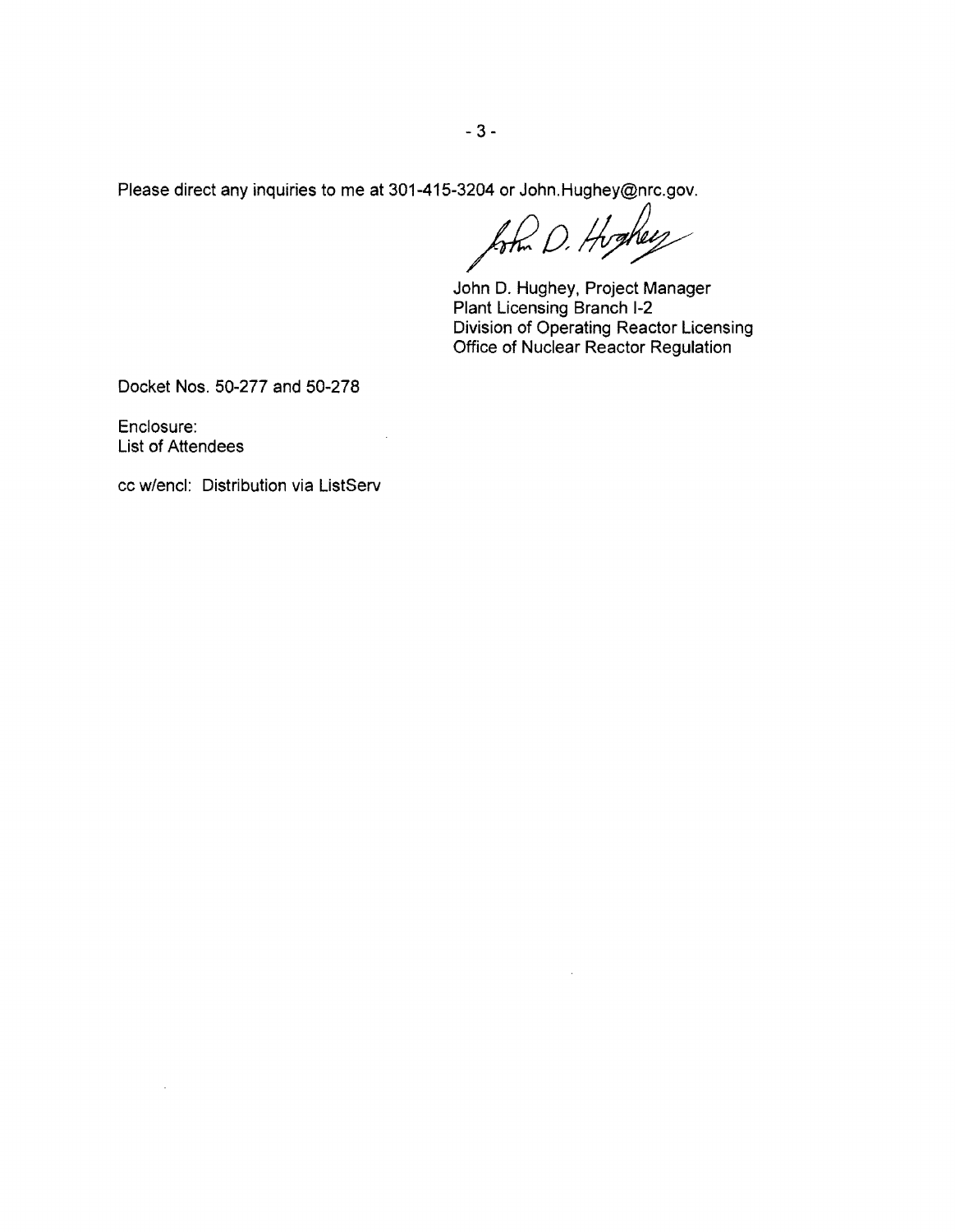# LIST OF ATrENDEES

# DECEMBER 7,2011, MEETING WITH EXELON GENERATION COMPANY, LLC

## DISCUSSION OF PROPOSED AMENDMENT REQUEST TO

## IMPLEMENT AN EXTENDED POWER UPRATE

#### PEACH BOTTOM ATOMIC POWER STATION, UNITS 2 AND 3

#### NRC

Greg Casto **Andrea Russell** Pete Hernandez David Rahn Nageswara Karipineri Christopher Hunt Molly Keefe **Leta Brown** Mark Blumberg Tony Nakanishi Nicholas DiFrancesco William Ford Rick Plasse Tai Huang Carleen Sanders William Jessup Tony Nakanishi

#### EXELON

Kevin Borton **Grand Communist Communist Communist Communist Communist Communist Communist Communist Communist Communist Communist Communist Communist Communist Communist Communist Communist Communist Communist Communist Co** Jenna Lichtenwalner **Jason Murphy** Todd Wickel **Tracy Siglin** Kenneth Ainger **Douglas Neve** Jim Armstrong **Mike Weidman** 

Harold Chernoff Neil Sheehan (via teleconference) John Hughey Gerry Waig (via teleconference) Andrew Johnson Andy Rosebrook (via teleconference)

Michael Jesse Craig Lambert (via teleconference) John Rommel Annie Wong (via teleconference) Steve Minnick Ron Janowiak (via teleconference)

PA Department of Environmental Protection Rich Janati (via teleconference)

 $\ddot{\phantom{a}}$ 

Brad Fuller (via teleconference)

Members of the Public Eric Epstein - Three Mile Island Alert (via teleconference) William Bentley - Tennessee Valley Authority (via teleconference)

Christina Kauffman - The York Dispatch (via teleconference)